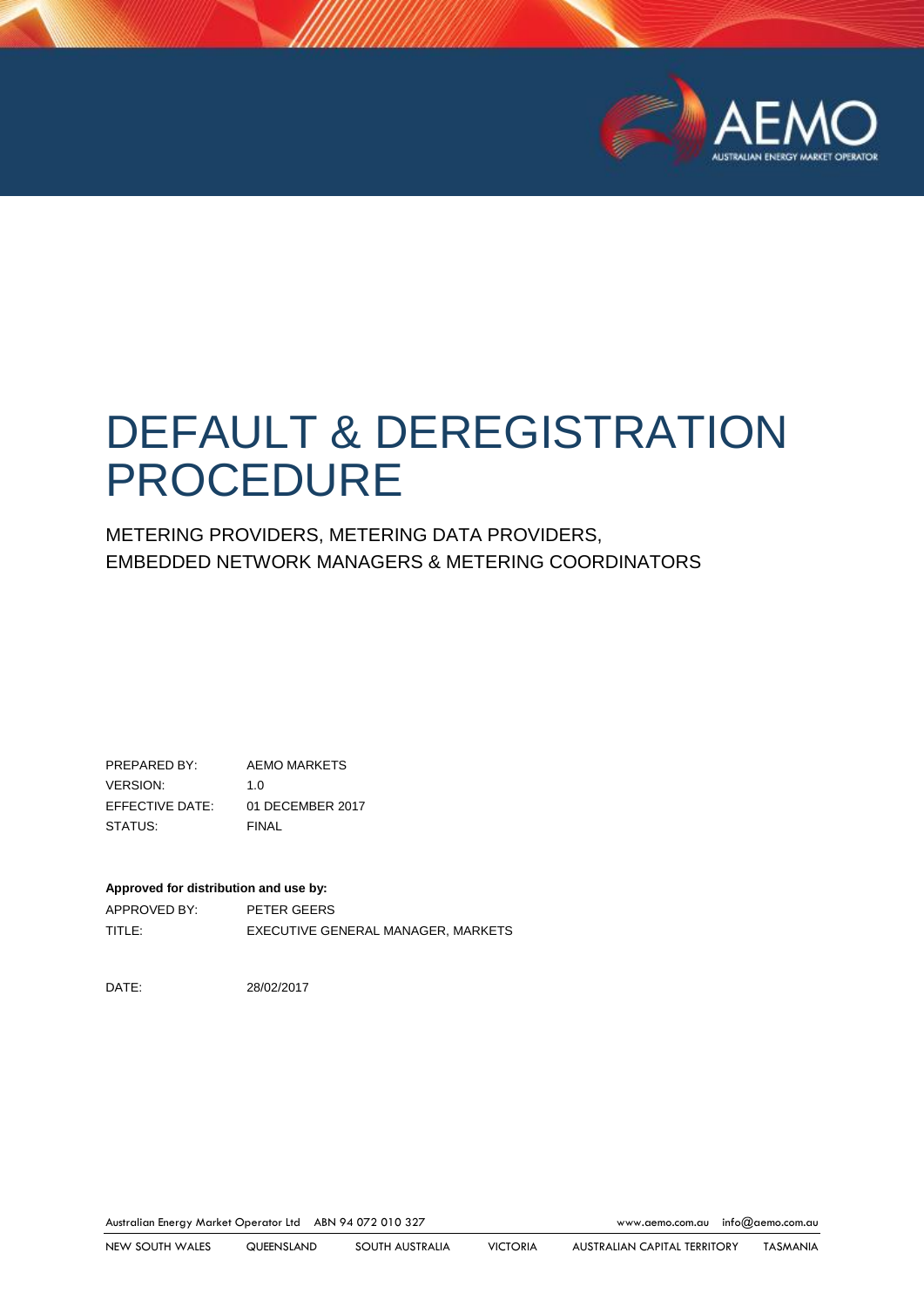

## VERSION RELEASE HISTORY

| <b>Version</b> | <b>Effective Date</b> | <b>Summary of Changes</b>                                                                                                                                                                                                                                                                                                                                  |  |  |
|----------------|-----------------------|------------------------------------------------------------------------------------------------------------------------------------------------------------------------------------------------------------------------------------------------------------------------------------------------------------------------------------------------------------|--|--|
| 1.0            |                       | First Issue.<br>Document incorporates:<br>National Electricity Amendment (Expanding competition in metering and related<br>$\bullet$<br>services) Rule 2015. No.12;<br>National Electricity Amendment (Embedded Networks) Rule 2015 No. 15; and<br>$\bullet$<br>National Electricity Amendment (Meter Replacement Processes) Rule 2016 No. 2.<br>$\bullet$ |  |  |
|                |                       |                                                                                                                                                                                                                                                                                                                                                            |  |  |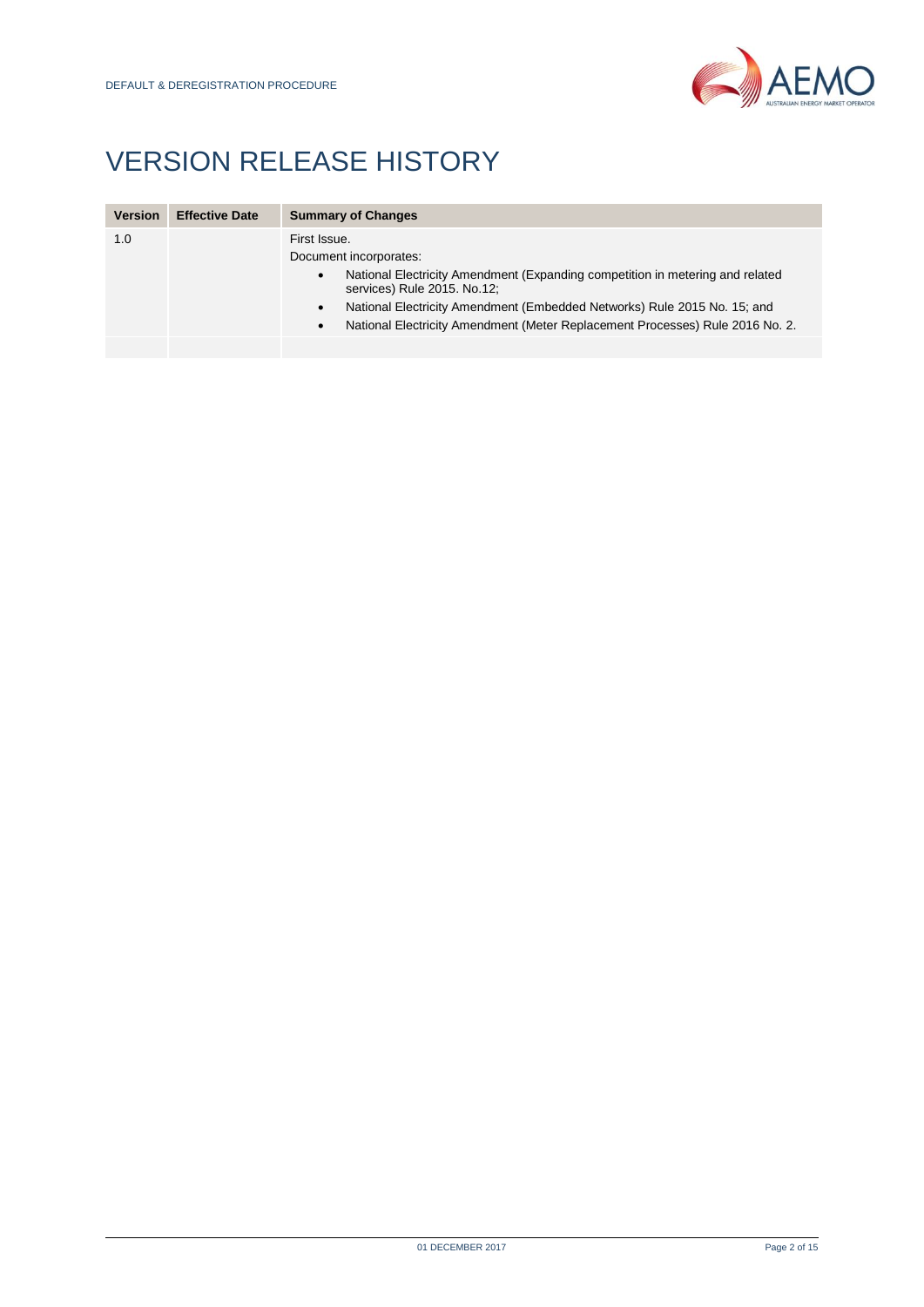

## **CONTENTS**

| 1.                       | <b>INTRODUCTION</b>                                                                                                                                    | 4                                            |  |
|--------------------------|--------------------------------------------------------------------------------------------------------------------------------------------------------|----------------------------------------------|--|
| 1.1<br>1.2<br>1.3        | Purpose and Scope<br>Definitions and Interpretation<br><b>Related AEMO Documents</b>                                                                   | 4<br>4<br>$\overline{4}$                     |  |
| 2.                       | <b>BREACH OF THE NER OR PROCEDURES UNDER THE</b>                                                                                                       |                                              |  |
|                          | <b>NER</b>                                                                                                                                             | 4                                            |  |
| 3.                       | <b>DEFAULT PROCESS</b>                                                                                                                                 | 5                                            |  |
| 3.1<br>3.2<br>3.3<br>3.4 | <b>Issue of Breach Notice</b><br>Review of Capability for Ongoing Compliance<br>Determination of Type of Breach<br><b>AEMO action following Review</b> | 5<br>5<br>$6\phantom{1}6$<br>$6\phantom{1}6$ |  |
| 4.                       | <b>EXERCISE OF AEMO DISCRETION</b>                                                                                                                     |                                              |  |
| 4.1<br>4.2               | <b>Relevant Considerations</b><br>Constraints                                                                                                          | 8<br>8                                       |  |
| 5.                       | <b>CONSEQUENCES OF AEMO ACTION</b>                                                                                                                     | 8                                            |  |
| 5.1<br>5.2<br>5.3        | MP, MDP or ENM<br><b>MC</b><br>Other Impacts                                                                                                           | 8<br>9<br>9                                  |  |
| 6.                       | <b>VOLUNTARY DEREGISTRATION</b>                                                                                                                        | 9                                            |  |
| 6.1<br>6.2               | Application<br><b>Process</b>                                                                                                                          | $\overline{9}$<br>9                          |  |
|                          | <b>APPENDIX A. NOTICE OF BREACH</b>                                                                                                                    | 11                                           |  |
|                          | <b>APPENDIX B. METERING COORDINATOR DEFAULT NOTICE</b>                                                                                                 | 12                                           |  |
|                          | <b>APPENDIX C. NOTICE TO APPOINTERS</b>                                                                                                                | 13                                           |  |
|                          | <b>APPENDIX D. OUTCOME OF REVIEW</b>                                                                                                                   | 14                                           |  |
|                          | <b>APPENDIX E. NOTICE TO AFFECTED PARTIES</b>                                                                                                          | 15                                           |  |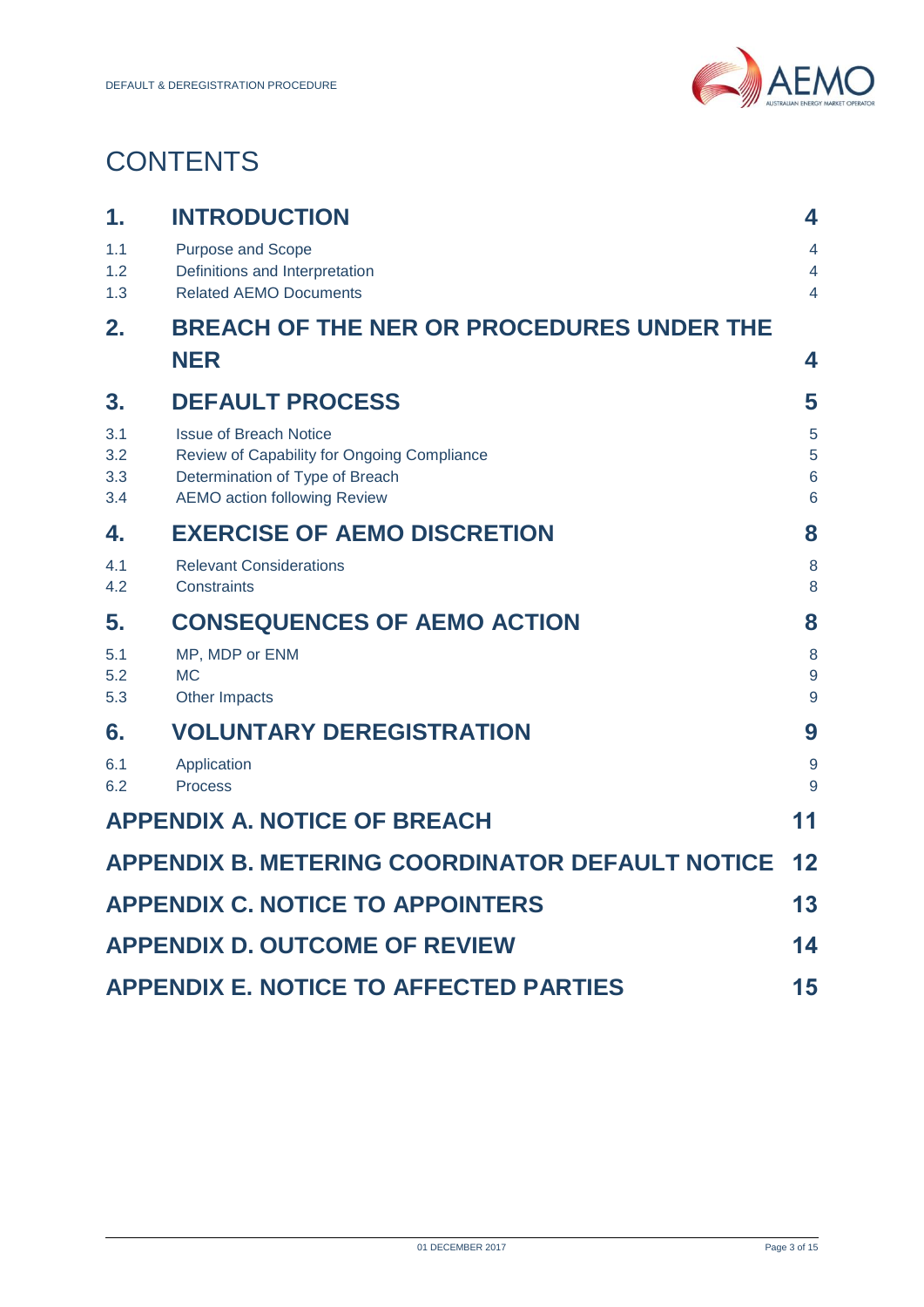

#### <span id="page-3-0"></span>**1. INTRODUCTION**

#### <span id="page-3-1"></span>**1.1 Purpose and Scope**

This Default and Deregistration Procedure - Metering Providers, Metering Data Providers, Embedded Network Managers & Metering Coordinators (Procedure) is made in accordance with clauses 7.4.4(a), 7.4.4(a1) and 7.7.3(a) of the NER. It commences on 1 December 2017 and applies to all Breaches committed by an MP, MDP, ENM or MC on or after that date.

This Procedure has effect only for the purposes set out in the NER. The NER and the *National Electricity Law* prevail over this Procedure to the extent of any inconsistency.

#### <span id="page-3-2"></span>**1.2 Definitions and Interpretation**

The Retail Electricity Market Procedures – Glossary and Framework:

- (a) is incorporated into and forms part of this Procedure; and
- (b) should be read with this Procedure.

#### <span id="page-3-3"></span>**1.3 Related AEMO Documents**

| <b>Title</b>                                                     | Location                                                                                                                                    |
|------------------------------------------------------------------|---------------------------------------------------------------------------------------------------------------------------------------------|
| Retail Electricity Market Procedures - Glossary and<br>Framework | http://www.aemo.com.au/Electricity/National-Electricity-Market-<br>NEM/Retail-and-metering/Glossary-and-Framework                           |
| Service Level Procedure (MDP)                                    | http://www.aemo.com.au/Electricity/Retail-and-Metering/Metering-<br>Services                                                                |
| Service Level Procedure (MP)                                     | http://www.aemo.com.au/Electricity/Retail-and-Metering/Metering-<br>Services                                                                |
| Service Level Procedure (ENM)                                    | http://www.aemo.com.au/Electricity/National-Electricity-Market-<br>NEM/Retail-and-metering/Metering-procedures-guidelines-and-<br>processes |
| Metrology Procedure: Part A                                      | http://www.aemo.com.au/Electricity/Policies-and-<br>Procedures/Metrology-Procedures-and-Unmetered-Loads                                     |
| Metrology Procedure: Part B                                      | http://www.aemo.com.au/Electricity/Policies-and-<br>Procedures/Metrology-Procedures-and-Unmetered-Loads                                     |
| CATS Procedures                                                  | http://www.aemo.com.au/Electricity/Policies-and-<br>Procedures/Market-Settlement-and-Transfer-Solutions                                     |
| <b>WIGS Procedures</b>                                           | http://www.aemo.com.au/Electricity/Policies-and-<br>Procedures/Market-Settlement-and-Transfer-Solutions                                     |
| <b>NEM RoLR Processes</b>                                        | http://www.aemo.com.au/Electricity/Policies-and-<br>Procedures/B2B/NEM-RoLR-Processes                                                       |

#### <span id="page-3-4"></span>**2. BREACH OF THE NER OR PROCEDURES UNDER THE NER**

This Procedure details how AEMO will address the failure of an MP, MDP, ENM or MC to comply with the NER or any applicable procedures under the NER, or a failure to meet a condition of accreditation.

The failure of an MP, MDP, ENM or MC to comply with the NER or any applicable procedures under the NER, or a failure to meet a condition of accreditation, (**Breach**) may come to AEMO's attention through any means whatsoever; examples include the following:

- compliance audits of MPs, MDPs, ENMs;
- MC compliance review:
- information in AEMO systems and records;
- complaints from affected Participants or End Users;
- notifications from other regulatory bodies; and
- self-reporting.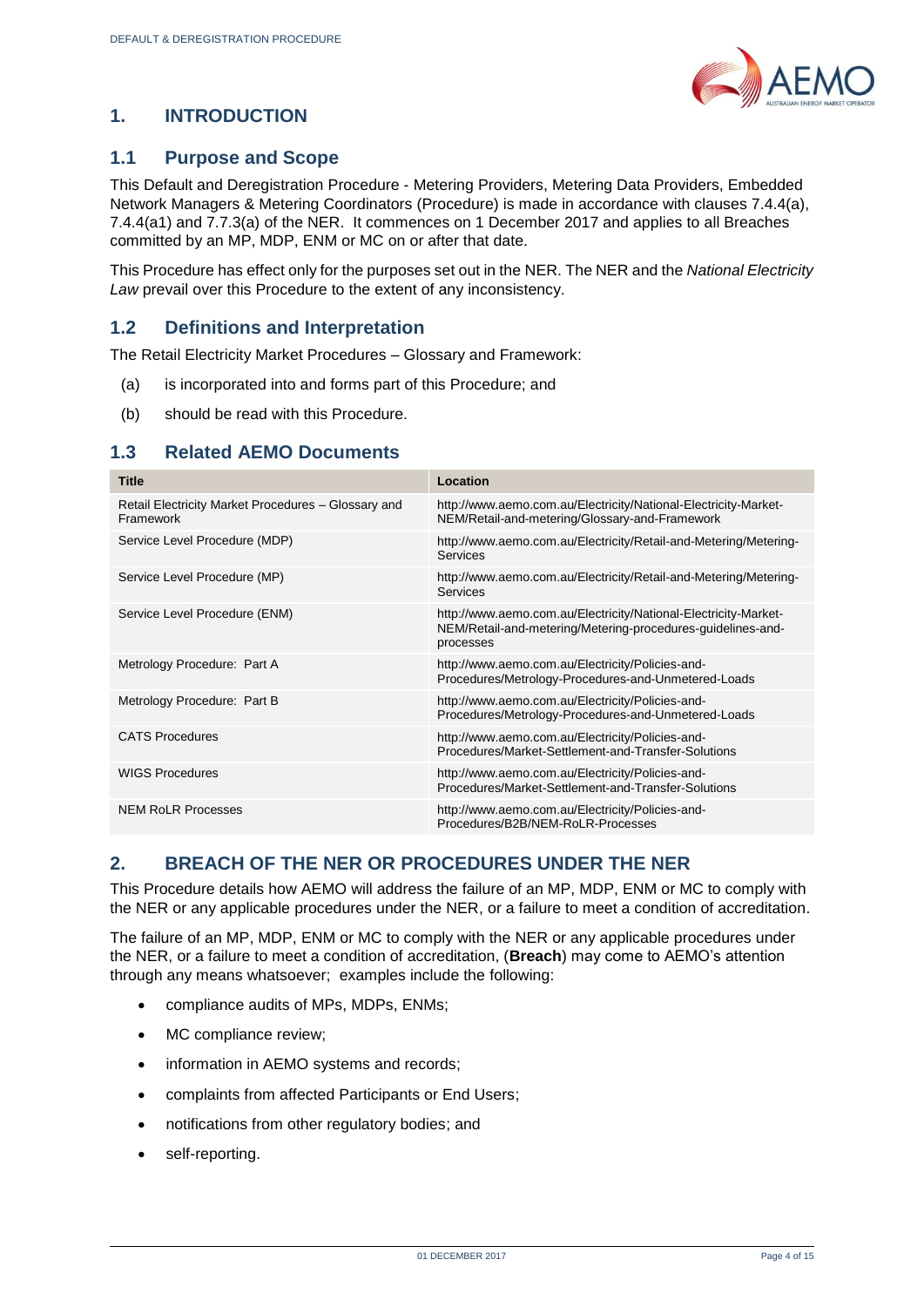

#### <span id="page-4-0"></span>**3. DEFAULT PROCESS**

#### <span id="page-4-1"></span>**3.1 Issue of Breach Notice**

If AEMO reasonably determines that a Breach exists, AEMO will issue a notice to the relevant MP, MDP or ENM under clause 7.4.4(c)(1) of the NER, or MC under clause 7.7.3(c)(1) (**Notice of Breach**).

A Notice of Breach will be issued substantially in the form contained in **Appendix A**.

#### <span id="page-4-2"></span>**3.2 Review of Capability for Ongoing Compliance**

If an MP, MDP, ENM or MC has not remedied the Breach referred to in the Notice of Breach within 7 *days* after the issue of the notice, AEMO will conduct a review to assess the relevant MP, MDP, ENM or MC's capability for ongoing compliance with the NER or applicable procedures under the NER as required by clause 7.4.4(c)(2) of the NER, or clause 7.7.3(c)(2) (**Review**).

AEMO may take the matters described in section 3.2 into consideration while conducting this Review:

#### **3.2.1 Remediation Plan**

If an MP, MDP, ENM or MC in receipt of a Notice of Breach provides AEMO with a remediation plan regarding the Breach, AEMO may take the remediation plan into account, provided that the remediation plan includes, as a minimum:

- (a) a demonstrated understanding of the Breach and its impact on AEMO, other Participants or End Users;
- (b) a demonstrated understanding of the causes of the Breach;
- (c) the actions, resources and systems required to remediate the Breach;
- (d) communications and co-ordination with affected Participants where remediation activities require it;
- (e) a commitment to remediate the Breach by a specified date;
- (f) actions, resources or systems that have been, or are to be, deployed to mitigate the effects of the Breach prior to its remediation; and
- (g) regular reporting to, and meetings with, AEMO detailing progress of the remediation activities. The reporting and meeting frequency must be agreed by AEMO.

#### **3.2.2 Past Conduct**

AEMO may review the past conduct of the relevant MP, MDP, ENM or MC, including:

- (a) any previous Breach;
- (b) the level of any previous warning issued to the relevant MP, MDP, ENM or MC and the nature and timeliness of the MP, MDP, ENM or MC's (as applicable) response;
- (c) information provided by affected Participants or End Users;
- (d) the findings of any audit undertaken by AEMO and the actions taken by the relevant MP, MDP, ENM or MC regarding those findings; and
- (e) any warnings, actions or penalties issued by regulatory bodies.

#### **3.2.3 Organisation Structure**

AEMO may review the organisation structure of the relevant MP, MDP, ENM or MC to evaluate the organisation's capacity and capability to remediate the Breach and prevent further Breaches, including:

- (a) the design, implementation and operation of self-regulation and compliance systems;
- (b) the design, implementation and operation of quality systems; and
- (c) availability of appropriately skilled and knowledgeable personnel.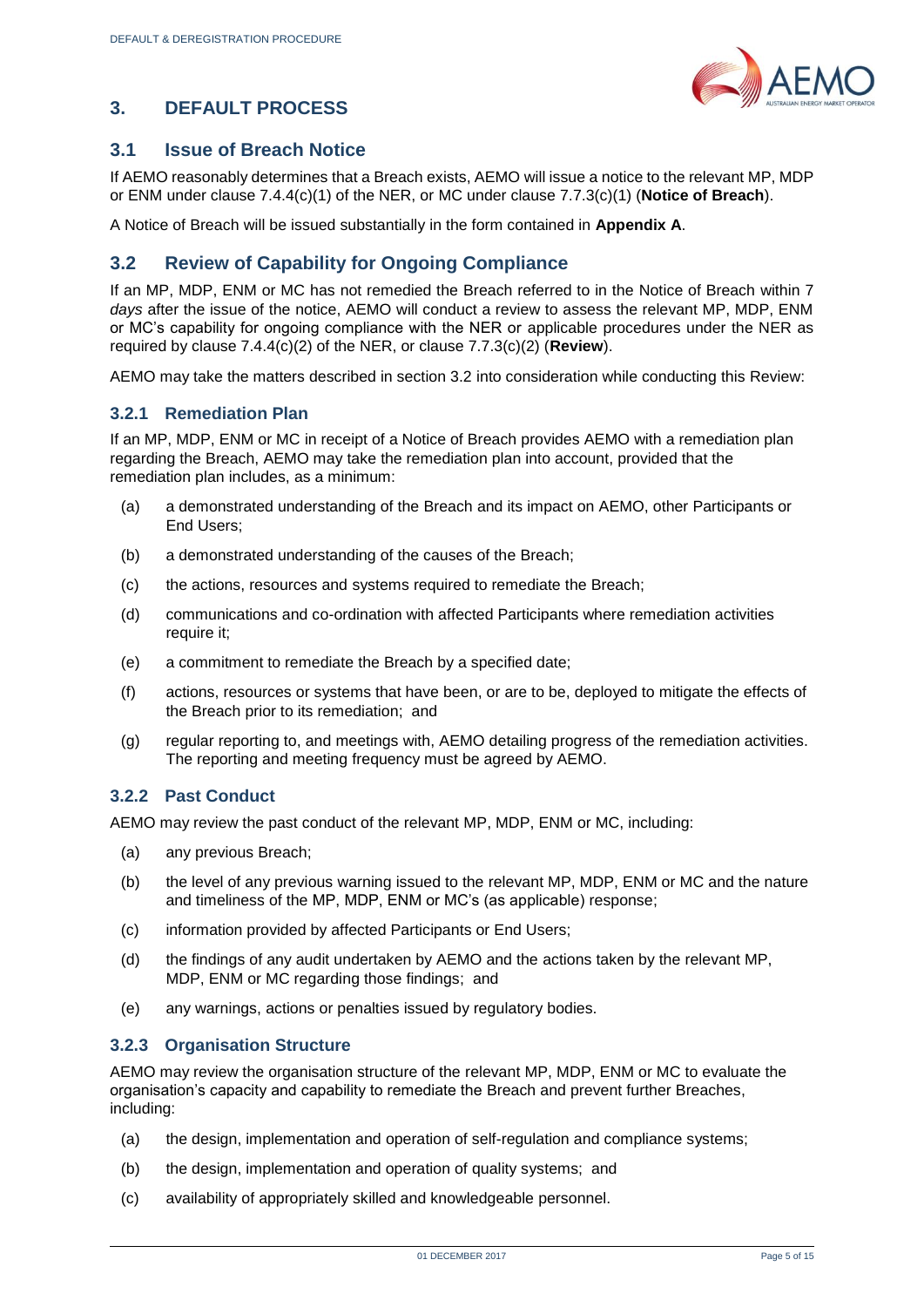

#### **3.2.4 Other Relevant Considerations**

AEMO may take any other relevant matters into consideration, such as:

- (a) whether the Breach was reported by the relevant MP, MDP, ENM or MC who committed the Breach;
- (b) the extent to which another Participant or other person might have contributed to the Breach; and
- (c) the conduct of the relevant MP, MDP, ENM or MC after receiving the Notice of Breach, including the level of co-operation, assistance provided to AEMO during its Review and timeliness of response.

#### <span id="page-5-0"></span>**3.3 Determination of Type of Breach**

During the Review, AEMO must also determine what type of Breach has been committed by the relevant MP, MDP, ENM or MC.

There are three Breach types listed in this section 3.3.

#### **3.3.1 Immaterial Breach**

An Immaterial Breach is a Breach that does not have a material adverse effect on either or both of the following:

- (a) AEMO's ability to perform its functions or comply with its obligations.
- (b) Participants' ability to perform their services, conduct their business operations, or fulfil their regulatory obligations.

#### **3.3.2 Significant Breach**

A Significant Breach includes a Breach, or a series of Breaches taken together, that if not remedied, is, or are, likely to have a material adverse effect on either or both of the following:

- (a) AEMO's ability to perform its functions or comply with its obligations.
- (b) Participants' ability to perform their services, conduct their business operations, or fulfil their regulatory obligations.

#### **3.3.3 Material Breach**

A Material Breach includes one or more of the following:

- (a) A Breach, or a series of Breaches taken together, that has, or have, a material adverse effect on either or both of the following:
	- (i) AEMO's ability to perform its functions or comply with its obligations.
	- (ii) Participants' ability to perform their services, conduct their business operations, or fulfil their regulatory obligations;
- (b) a breach of the NER or procedures under the NER that has resulted in the MP, MDP, ENM or MC incurring civil penalties or other sanction under the NEL;
- (c) a breach of a Jurisdictional requirement in the *metrology procedure*; and
- (d) the cessation of any activity the relevant MP, MDP, ENM or MC has been appointed to perform, other than as strictly required by the NER or in applicable procedures under the NER.

#### <span id="page-5-1"></span>**3.4 AEMO action following Review**

If, at the conclusion of the Review, the Breach has not been remedied, AEMO must determine whether it can be demonstrated that a Material Breach has occurred and then determine what action to take.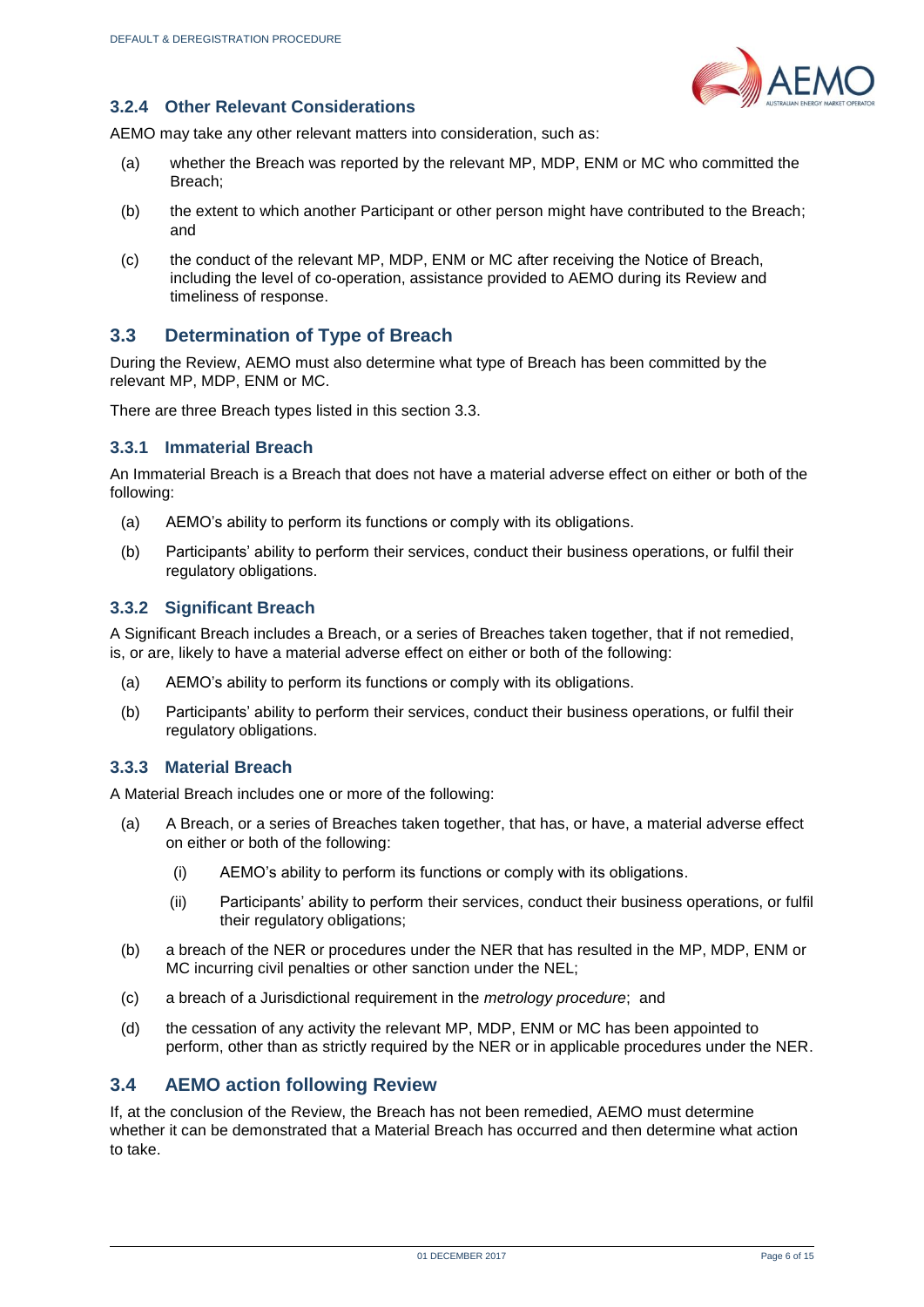

#### **3.4.1 Material Breach**

If AEMO determines that the Breach is a Material Breach, the action AEMO will take will vary in the case of an MC, from that taken against an MP, MDP or ENM.

(a) **MP, MDP or ENM** 

In the case of an MP, MDP or ENM, AEMO may:

- (i) deregister the relevant MP, MDP or ENM from a date specified by AEMO;
- (ii) suspend the relevant MP, MDP or ENM from one or more categories of registration;
- (iii) allow the relevant MP, MDP or ENM to operate under constraints; or
- (iv) any combination of the above.
- (b) **MC**

In the case of an MC, AEMO:

- (i) may issue a *Metering Coordinator default notice* to the relevant MC that will be substantially in the form contained in **Appendix B**.
- (ii) must, if a notice has been issued in accordance with sub-paragraph (i), also issue a notice to the FRMP and 'relevant person' (as that term is used in clause 7.7.3(d) of the NER<sup>1</sup> (**Appointers**) for each affected *connection point* specifying:
	- A. the affected MC; and
	- B. that a *Metering Coordinator default event* under paragraph (d) of the definition of *Metering Coordinator default event* has occurred.
- (iii) The notice to the Appointers will be substantially in the form contained in **Appendix C**.

#### **3.4.2 Immaterial or Significant Breach**

If the Breach is an Immaterial Breach, or Significant Breach, the types of action AEMO could take include:

- (a) apply close monitoring of the relevant MP, MDP, ENM or MC's performance for a limited or indefinite time;
- (b) request regular reporting from the relevant MP, MDP, ENM or MC;
- (c) request regular reporting against progress in completing a remediation plan from the relevant MP, MDP, ENM or MC to AEMO and affected Participants;
- (d) impose additional requirements, provided that they do not restrict the relevant MP, MDP, ENM or MC's provision of services in accordance with their accreditation and registration; or
- (e) any combination of the above.

#### **3.4.3 Warnings**

If the Breach is an Immaterial Breach, or Significant Breach, AEMO must issue a low level warning or a high level warning. The level of warning may be taken into consideration during a Review of a subsequent Breach by the same Participant. The matters that AEMO may take into consideration in deciding whether to issue a low level warning or a high level warning include the following:

- (a) the type of Breach;
- (b) the type, level and number of previous Breaches;
- (c) the effect of the Breach on AEMO and other Participants; and
- (d) other matters considered relevant by AEMO.

l 1 AEMO interprets this to be a reference to the 'relevant person' referred to in clause 7.7.1(a)(2) of the NER, namely specified parties other than the FRMP entitled to appoint an MC under clause 7.6.2.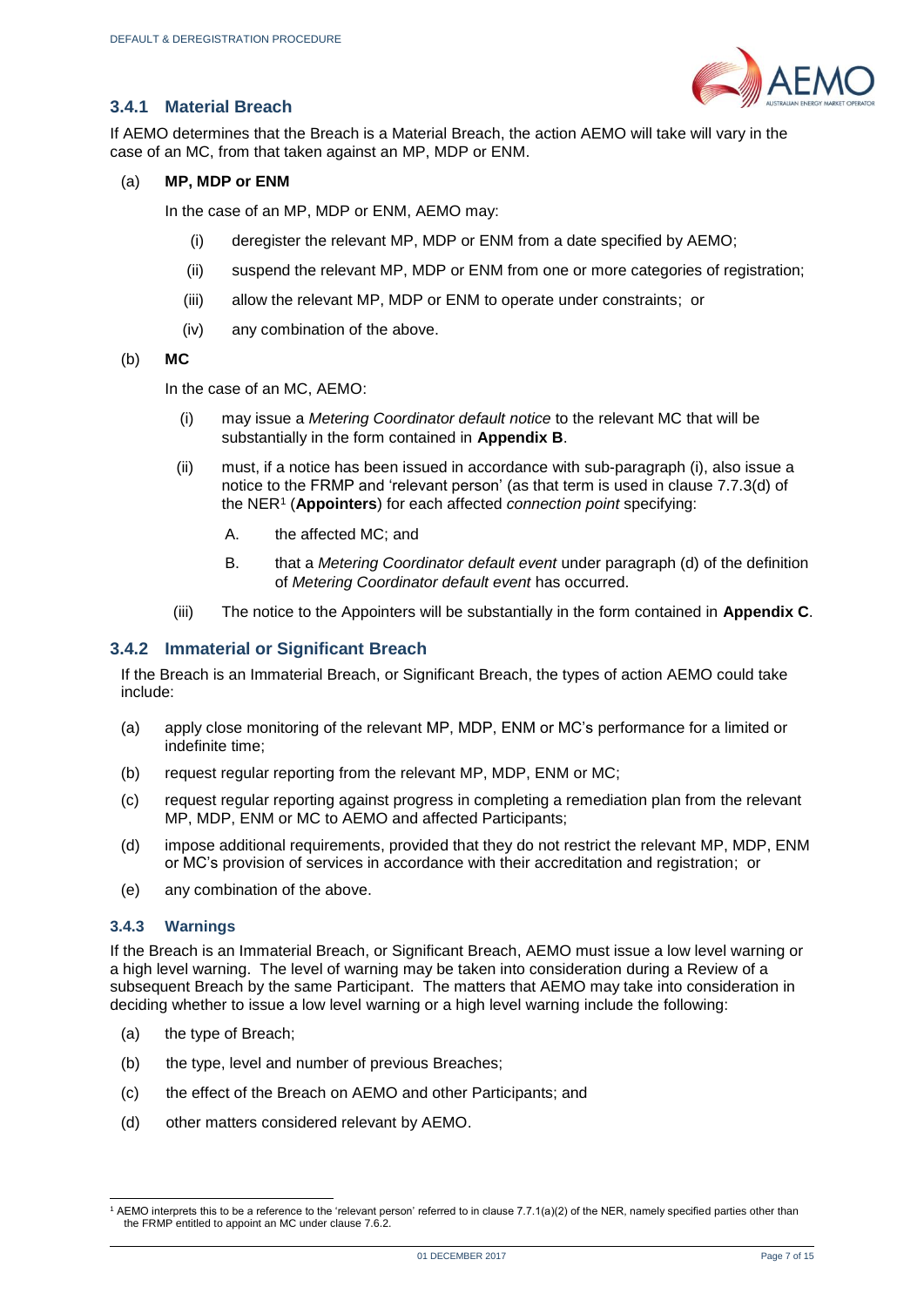

#### **3.4.4 Escalation**

AEMO may escalate the severity of the Breach from an Immaterial Breach or Significant Breach to a Material Breach upon receipt of additional information that AEMO reasonably considers supports such an escalation, in which case AEMO will issue a new Notice of Breach to the affected MP, MDP, ENM or MC in accordance with section 3.1.

#### <span id="page-7-0"></span>**4. EXERCISE OF AEMO DISCRETION**

#### <span id="page-7-1"></span>**4.1 Relevant Considerations**

When determining what action to take under section 3.4.1 or 3.4.2, AEMO will take into consideration the following matters, as a minimum:

- (a) the extent of the failure of an MP, MDP, ENM or MC's self-regulation, compliance or quality system and whether AEMO is confident that the MP, MDP, ENM or MC could reasonably operate on an ongoing basis, and in what capacity;
- (b) the extent of the failure by the relevant MP, MDP, ENM or MC to demonstrate its capability and capacity to operate in the relevant role;
- (c) whether the nature and effect of the Breach has been contained so that it will not spread;
- (d) the financial or operational impact of the Breach on AEMO or other Participants;
- (e) whether any services have been unreasonably withdrawn; and
- (f) whether the Breach is likely to be repeated.

#### <span id="page-7-2"></span>**4.2 Constraints**

AEMO also has discretion in imposing constraints under section 3.4.1(a) or other action under section 3.4.2. Indicative types of constraints that could be imposed include the following:

- (a) limiting the volume of activity (such as *meters* that can be installed);
- (b) limiting the types of activities that can be undertaken under an accreditation category (such as only being able to install single phase *metering* rather than three-phase, or being able to read *metering installations* that only have a single Datastream):
- (c) only operating in a specific geographical area, or Jurisdiction; and
- (d) cessation of any extension of accreditation, or rejection of applications for extension of accreditation.

#### <span id="page-7-3"></span>**5. CONSEQUENCES OF AEMO ACTION**

#### <span id="page-7-4"></span>**5.1 MP, MDP or ENM**

#### **5.1.1 Material Breach**

#### **(a) Issue of Notice to MP, MDP or ENM**

Should AEMO determine that a Material Breach has occurred, AEMO will issue a notice confirming the outcome of the Review and action taken by AEMO to the relevant MP, MDP or ENM in accordance with clause 7.4.4(d) of the NER.

The notice will be substantially in the form contained in **Appendix D**.

#### **(b) Notice Conditions**

The MP, MDP or ENM (as applicable) must comply with any requirements and conditions provided in the notice.

If AEMO determines to deregister an MP, MDP or ENM, the date of deregistration specified by AEMO will be no less than: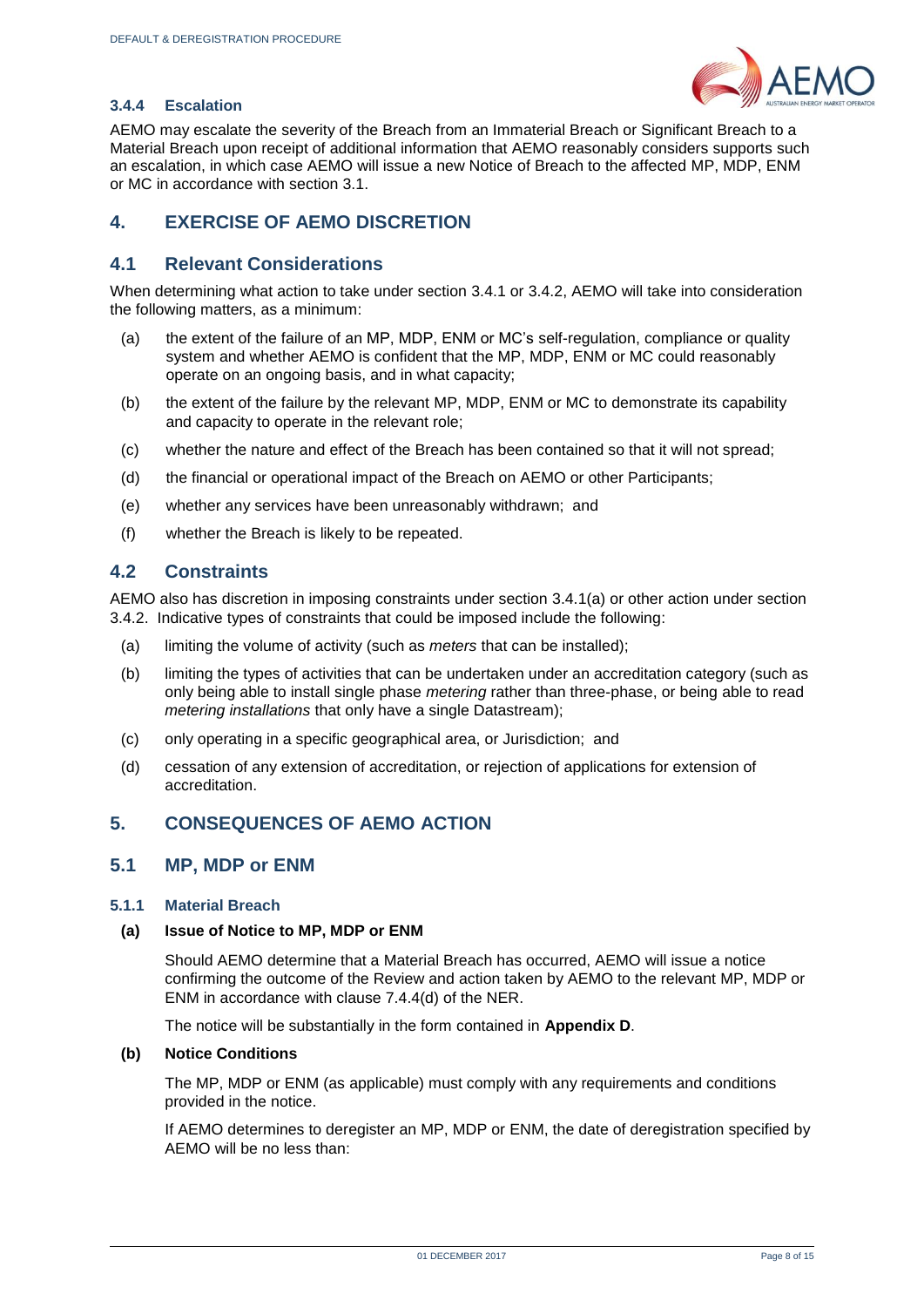

- (i) 2 *business days* from the date of the notice where the deregistration will affect End Users with *metering installation* types 1-3; and
- (ii) 10 *business days* from the date of the notice where the deregistration will affect End Users with all other *metering installation* types.

#### **(c) Notice to Affected Parties**

AEMO will also issue a notice to the *AER*, the affected MCs, FRMPs, LRs, LNSPs and, in the case of ENMs only, the relevant EENSPs, substantially in the form contained in **Appendix E**.

#### **5.1.2 Immaterial or Significant Breach**

#### **(a) Issue of Notice to MP, MDP or ENM**

Should AEMO determine that the Breach is not an Immaterial Breach or Significant Breach, AEMO will issue a notice confirming the outcome of the Review to the relevant MP, MDP or ENM, including the action taken in accordance with section 3.4.2.

#### **(b) Notice Conditions**

The MP, MDP or ENM (as applicable) must comply with any requirements and conditions provided in the notice.

#### <span id="page-8-0"></span>**5.2 MC**

- (a) Where AEMO has issued a notice to the FRMP under section 3.4.1(b), the FRMP for each affected *connection point* must appoint a new MC under clause 7.7.1(a) of the NER.
- (b) Where AEMO has issued a notice under section 3.4.1(b) to a person other than the FRMP, that person must appoint a new MC within two *business days* of receiving the notice, otherwise the FRMP must appoint the new MC.

#### <span id="page-8-1"></span>**5.3 Other Impacts**

Any action taken by AEMO in accordance with this Procedure does not preclude or prejudge any compliance review or subsequent action by the *AER*, or any legal or other action taken by any affected Participant against the relevant MP, MDP, ENM or MC, in respect of the Breach.

#### <span id="page-8-2"></span>**6. VOLUNTARY DEREGISTRATION**

#### <span id="page-8-3"></span>**6.1 Application**

#### **6.1.1 Embedded Network Managers**

Clause 7.4.4(a1)(1) of the NER permits ENMs to seek a voluntary deregistration.

#### **6.1.2 Metering Providers and Metering Data Providers**

Although there is no explicit right in the NER enabling MDPs and MPs to seek deregistration, there is nothing preventing them from doing so.

#### **6.1.3 Metering Coordinators**

MCs seeking deregistration should refer to AEMO's Registration Desk for further information.

#### <span id="page-8-4"></span>**6.2 Process**

#### **6.2.1 Form of Application**

An ENM, MDP or MP seeking to deregister must send a letter to AEMO at [supporthub@aemo.com.au](mailto:supporthub@aemo.com.au) on formal letterhead, signed by a duly authorised officer, and provide the following information:

- Their full name and ABN.
- Participant ID.
- A preferred date for deregistration.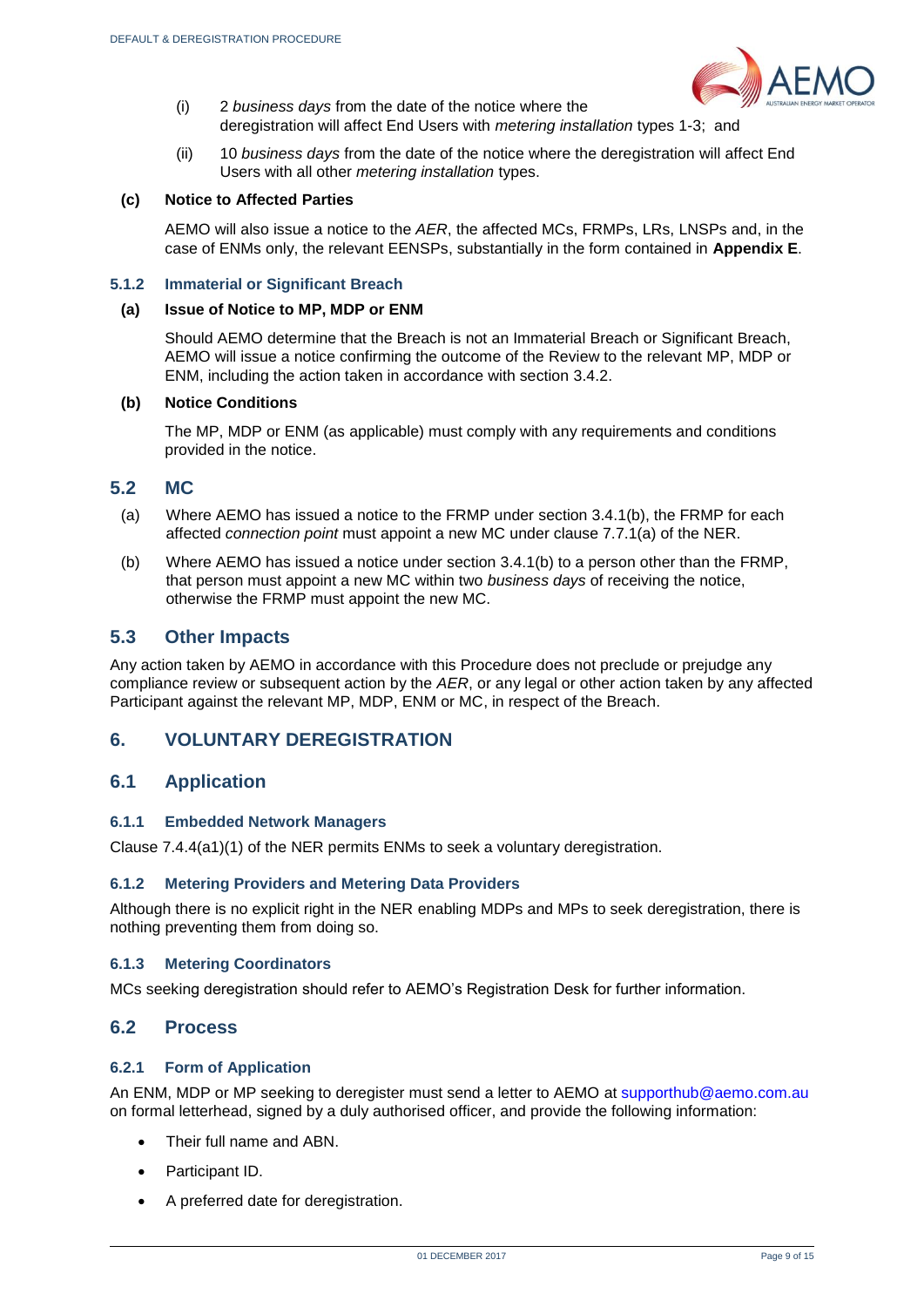

- Details of the services the ENM, MDP or MP is providing as at the date of the application and how those will be addressed with a view to minimising the impact of the deregistration on other Participants and End Users.
- Confirmation that all necessary documents, plans or other data required by AEMO or any other person has been provided to them for the purpose of fulfilling their obligations under the NER or procedures under the NER in respect of those services, *metering installations*, *metering data* or *embedded networks*, as applicable.

#### **6.2.2 AEMO Review of Application**

AEMO will review the application for deregistration and, where necessary, conduct further inquiries before determining whether to grant the deregistration.

Provided an application is received at least 30 *days* prior to a proposed date of deregistration and there will be no disruption to the operations of other Participants and no foreseeable impact on End Users, AEMO will endeavour to accommodate the preferred date of deregistration.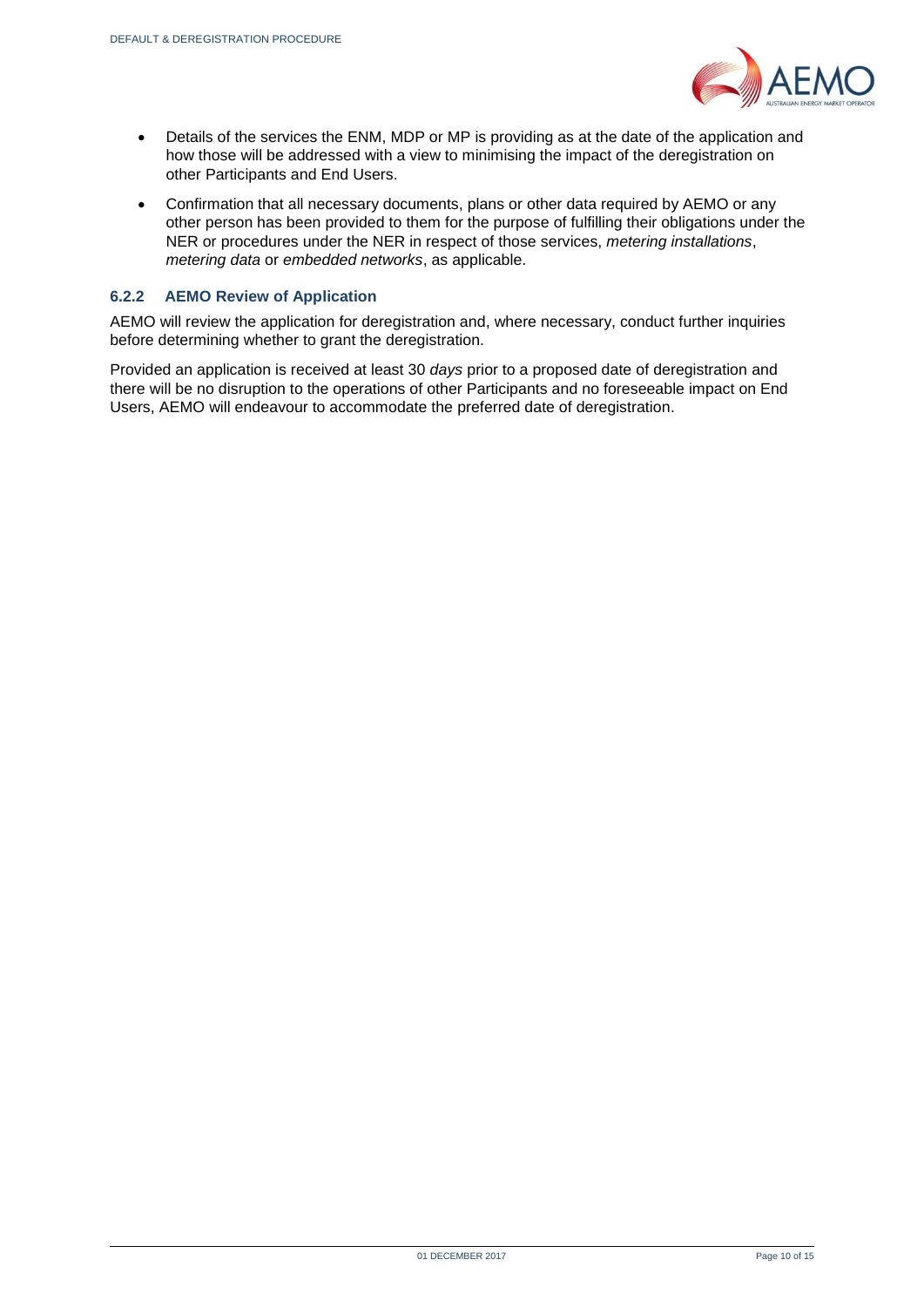

### <span id="page-10-0"></span>**APPENDIX A.**

| <b>NOTICE OF BREACH</b> |  |
|-------------------------|--|
|                         |  |

| Notice Type:                                                |                 | <b>Notice of Breach</b>                                                                                                                                                                                                                                                                                                                               |
|-------------------------------------------------------------|-----------------|-------------------------------------------------------------------------------------------------------------------------------------------------------------------------------------------------------------------------------------------------------------------------------------------------------------------------------------------------------|
| NER reference:                                              |                 | Clause 7.4.4(c)(1) of the NER (if MP, MDP or ENM) or<br>Clause 7.7.3(c)(1) of the NER (if MC) delete as applicable                                                                                                                                                                                                                                    |
| Notice ID:                                                  |                 | (insert unique reference ID)                                                                                                                                                                                                                                                                                                                          |
| Date of issue of notice:                                    |                 |                                                                                                                                                                                                                                                                                                                                                       |
| Notice issued to:                                           | Name:           | (insert name of entity)                                                                                                                                                                                                                                                                                                                               |
|                                                             | Address:        | (insert address of entity)                                                                                                                                                                                                                                                                                                                            |
|                                                             | Attention:      | (insert appropriate contact)                                                                                                                                                                                                                                                                                                                          |
|                                                             | Participant ID: | (insert Participant ID)                                                                                                                                                                                                                                                                                                                               |
| Substance of breach:                                        |                 | (insert the substance of the breach and appropriate NER or<br>procedure reference in detail)                                                                                                                                                                                                                                                          |
| Date by which breach to be<br>remedied:                     |                 | (insert the date that is 7 days after the date of issue of<br>notice)                                                                                                                                                                                                                                                                                 |
| Consequences if Breach not<br>remedied:                     |                 | AEMO will conduct a Review in accordance with AEMO's<br>Default and Deregistration Procedure to assess your<br>capability for ongoing compliance with the NER or<br>applicable procedures under the NER as required by clause<br>(insert NER reference: for MP, MDP or ENM, 7.4.4(c)(2);<br>for MC, $7.7.3(c)(2)$ – delete as applicable) of the NER. |
| Date by which AEMO will advise you<br>of outcome of Review: |                 | (insert date)                                                                                                                                                                                                                                                                                                                                         |
| Queries about this notice to be<br>directed to:             |                 | [insert name of contact] at<br><mark>E</mark> [ <mark>insert email address</mark> ] or<br><b>雷</b> [insert contact number]                                                                                                                                                                                                                            |

Capitalised terms are defined in AEMO's Default and Deregistration Procedure.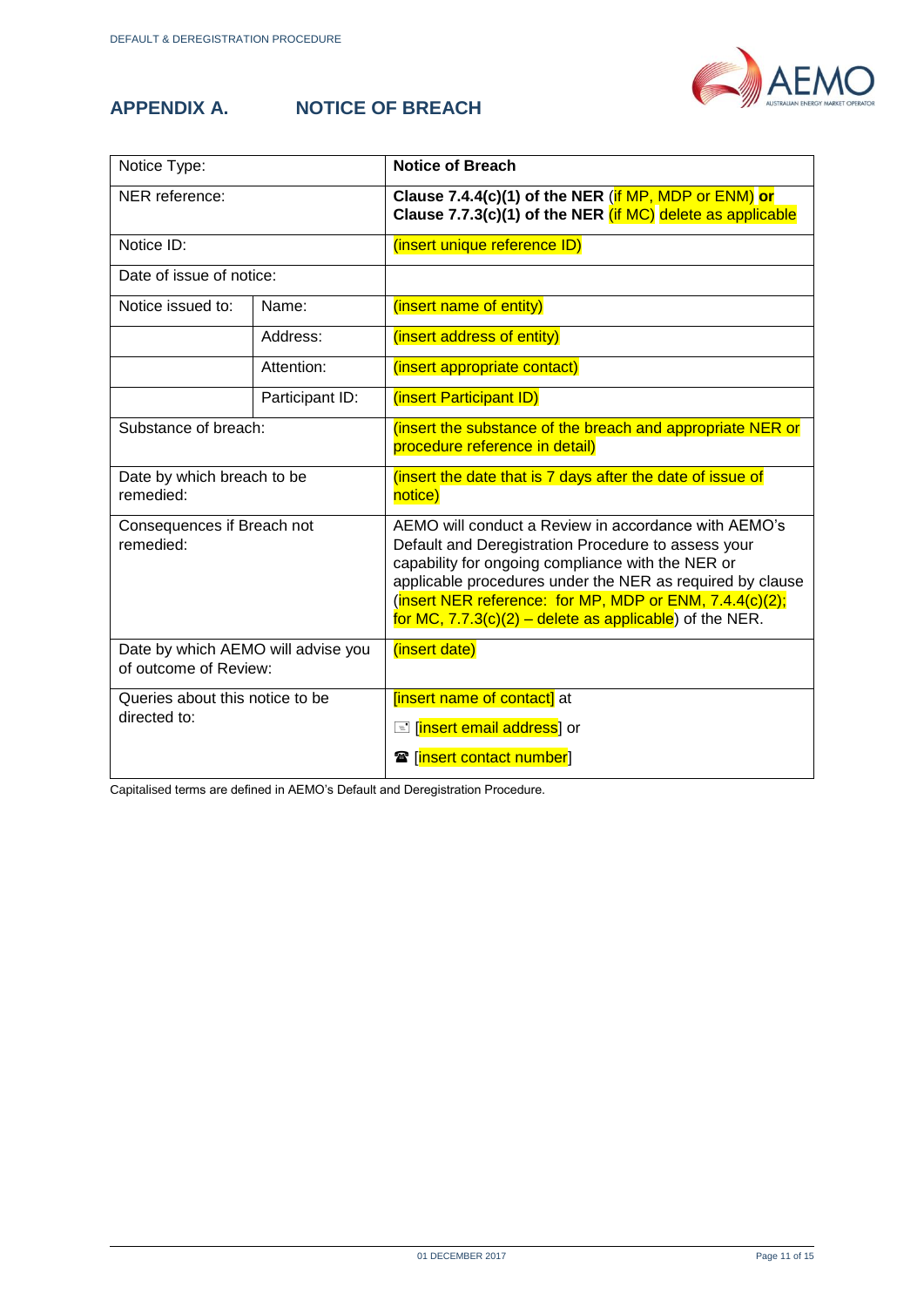

#### <span id="page-11-0"></span>**APPENDIX B. METERING COORDINATOR DEFAULT NOTICE**

| Notice Type:                                    |                 | <b>Metering Coordinator Default Notice</b>                                                                                                                                                                                                                                                                                                                                                                                                                                                                                                                                                                              |
|-------------------------------------------------|-----------------|-------------------------------------------------------------------------------------------------------------------------------------------------------------------------------------------------------------------------------------------------------------------------------------------------------------------------------------------------------------------------------------------------------------------------------------------------------------------------------------------------------------------------------------------------------------------------------------------------------------------------|
| NER reference:                                  |                 | Clause $7.7.3(c)(3)$ of the NER                                                                                                                                                                                                                                                                                                                                                                                                                                                                                                                                                                                         |
| Notice ID:                                      |                 | (insert unique reference ID)                                                                                                                                                                                                                                                                                                                                                                                                                                                                                                                                                                                            |
| Date of issue of notice:                        |                 |                                                                                                                                                                                                                                                                                                                                                                                                                                                                                                                                                                                                                         |
| Notice issued to:                               | Name:           | (insert name of MC)                                                                                                                                                                                                                                                                                                                                                                                                                                                                                                                                                                                                     |
|                                                 | Address:        | (insert address of MC)                                                                                                                                                                                                                                                                                                                                                                                                                                                                                                                                                                                                  |
|                                                 | Attention:      | (insert appropriate contact)                                                                                                                                                                                                                                                                                                                                                                                                                                                                                                                                                                                            |
|                                                 | Participant ID: | (insert Participant ID)                                                                                                                                                                                                                                                                                                                                                                                                                                                                                                                                                                                                 |
| <b>Material Breach:</b>                         |                 | (insert the substance of the breach and appropriate NER or<br>procedure reference in detail) and forwarded a Notice of<br>Breach to <i>(insert name of MC)</i> on <i>(insert date)</i> .<br>More than 7 days have passed since the Notice of Breach<br>was issued to <i>(insert name of MC)</i> . AEMO has concluded<br>its review under clause 7.7.3(c)(2) of the NER and<br>determined that <i>(insert name of MC)</i> has committed a<br>Material Breach (as that term is defined in the Default and<br>Deregistration Procedure). Accordingly, AEMO issues this<br>Metering Coordinator Default Notice under clause |
| Consequences:                                   |                 | 7.7.3(c)(3) of the NER to $(name of MC)$ .<br>AEMO will now notify the FRMP and each other relevant<br>person for each connection point for which (name of MC)<br>has been appointed as the MC.                                                                                                                                                                                                                                                                                                                                                                                                                         |
| Queries about this notice to be<br>directed to: |                 | <b>[insert name of contact]</b> at<br><b>E</b> [insert email address] or<br><b>雷</b> [insert contact number]                                                                                                                                                                                                                                                                                                                                                                                                                                                                                                            |

Capitalised terms are defined in AEMO's Default and Deregistration Procedure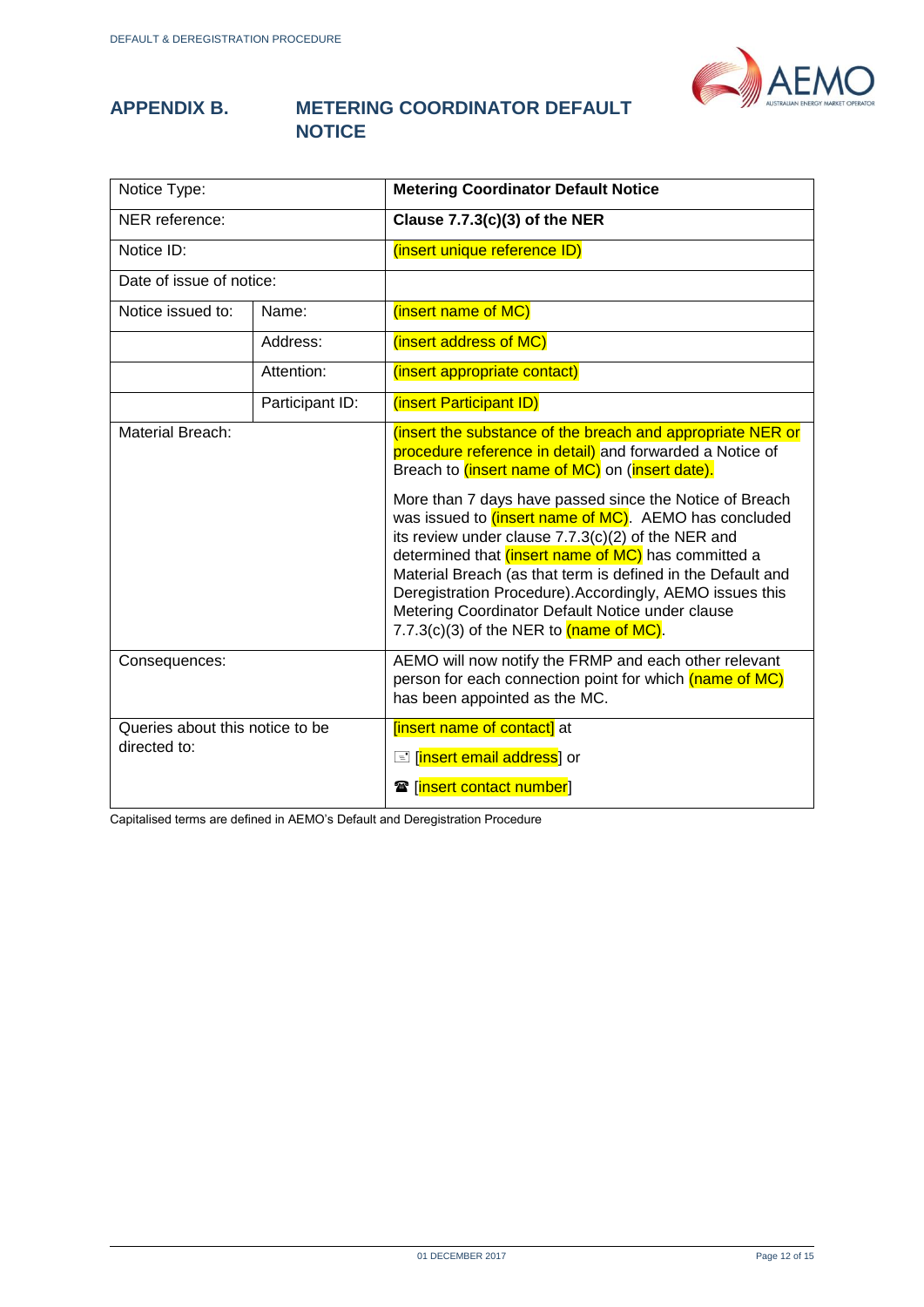<span id="page-12-0"></span>

#### **APPENDIX C. NOTICE TO APPOINTERS**



| Notice Type:                                    |                 | Notice of Metering Coordinator Default - (insert MC's<br>name)                                                                                                                                                                                                                                                                                                                                                                               |
|-------------------------------------------------|-----------------|----------------------------------------------------------------------------------------------------------------------------------------------------------------------------------------------------------------------------------------------------------------------------------------------------------------------------------------------------------------------------------------------------------------------------------------------|
| NER reference:                                  |                 | Clause 7.7.3(d) of the NER                                                                                                                                                                                                                                                                                                                                                                                                                   |
| Notice ID:                                      |                 | (insert unique reference ID)                                                                                                                                                                                                                                                                                                                                                                                                                 |
| Date of issue of notice:                        |                 | (insert date)                                                                                                                                                                                                                                                                                                                                                                                                                                |
| Notice issued to:                               | Name:           | (insert name of Appointer)                                                                                                                                                                                                                                                                                                                                                                                                                   |
|                                                 | Address:        | (insert address of Appointer)                                                                                                                                                                                                                                                                                                                                                                                                                |
|                                                 | Attention:      | (insert appropriate contact)                                                                                                                                                                                                                                                                                                                                                                                                                 |
|                                                 | Participant ID: | (insert Participant ID)                                                                                                                                                                                                                                                                                                                                                                                                                      |
| Reason for this Notice:                         |                 | The Australian Energy Market Operator (AEMO) is<br>responsible for registering Metering Coordinators in the<br>National Electricity Market (NEM). In accordance with<br>clause 7.7.3 of the National Electricity Rules (NER), AEMO<br>is also responsible for monitoring their compliance with the<br>NER.AEMO's records indicate that you appointed (insert<br>MC's name) as the Metering Coordinator for a number of<br>connection points. |
|                                                 |                 | On <i>(insert date of review)</i> AEMO completed a review of<br>(insert MC's name) performance and compliance with the<br>NER and applicable procedures under the NER.                                                                                                                                                                                                                                                                       |
|                                                 |                 | AEMO provides the findings of that review to you in<br>accordance with clause 7.7.3(d) of the NER, which are as<br>follows:                                                                                                                                                                                                                                                                                                                  |
|                                                 |                 | (Insert review findings)                                                                                                                                                                                                                                                                                                                                                                                                                     |
|                                                 |                 | As a result of the review, AEMO has taken the following<br>action:                                                                                                                                                                                                                                                                                                                                                                           |
|                                                 |                 | (Insert AEMO actions resulting from the breach)                                                                                                                                                                                                                                                                                                                                                                                              |
| Action to be undertaken by you:                 |                 | As required by clause 7.7.1(a) of the NER, you are required<br>[insert only for non-FRMP addressee - within two business<br>days] to appoint a new Metering Coordinator for those<br>connection points that (insert MC's name) was hitherto the<br>Metering Coordinator.                                                                                                                                                                     |
| Queries about this notice to be<br>directed to: |                 | [insert name of contact] at<br><b>E</b> [insert email address] or<br><b>雷</b> [insert contact number]                                                                                                                                                                                                                                                                                                                                        |

Capitalised terms are defined in AEMO's Default and Deregistration Procedure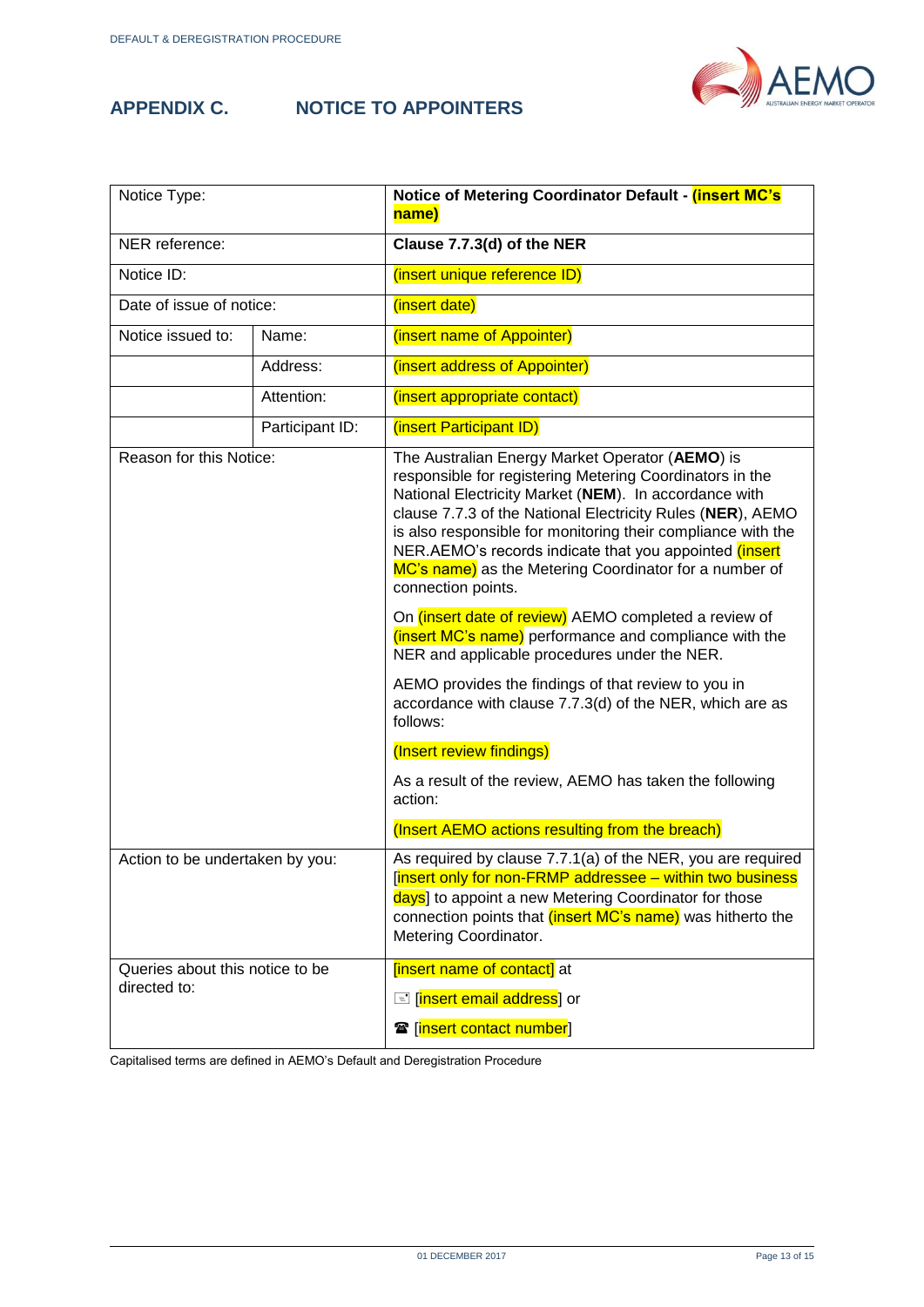<span id="page-13-0"></span>

#### **APPENDIX D. OUTCOME OF REVIEW**



| Notice Type:                                    |                 | Notice of Outcome of Review following Notice of<br><b>Breach</b>                                                                                                                                                                                                                                |
|-------------------------------------------------|-----------------|-------------------------------------------------------------------------------------------------------------------------------------------------------------------------------------------------------------------------------------------------------------------------------------------------|
| NER reference:                                  |                 | Clause 7.4.4(c)(1) of the NER $(if MP, MDP or ENM)$ or                                                                                                                                                                                                                                          |
| Notice ID:                                      |                 | (insert unique reference ID)                                                                                                                                                                                                                                                                    |
| Date of issue of notice:                        |                 | (insert date)                                                                                                                                                                                                                                                                                   |
| Notice issued to:                               | Name:           | (insert name of MP, MDP or ENM)                                                                                                                                                                                                                                                                 |
|                                                 | Address:        | (insert address of MP, MDP or ENM)                                                                                                                                                                                                                                                              |
|                                                 | Attention:      | (insert appropriate contact)                                                                                                                                                                                                                                                                    |
|                                                 | Participant ID: | (insert Participant ID)                                                                                                                                                                                                                                                                         |
| Background:                                     |                 | AEMO issued a Notice of Breach to <i>(insert name of MP,</i><br>MDP or ENM) on [insert date].                                                                                                                                                                                                   |
|                                                 |                 | AEMO has subsequently completed a review to assess<br>(insert name of MP, MDP or ENM)'s capability for ongoing<br>compliance with the NER or applicable procedures under<br>the NER in accordance with clause $7.4.4(c)(2)$ of the NER.                                                         |
| AEMO's Findings:                                |                 | The findings of AEMO's review are as follows:                                                                                                                                                                                                                                                   |
|                                                 |                 | (insert the substance of the breach and appropriate<br>$\bullet$<br>NER or procedure reference in detail)                                                                                                                                                                                       |
|                                                 |                 | (insert name of MP, MDP or ENM) has committed a<br>$\bullet$<br>Material Breach (as that term is defined in the Default<br>and Deregistration Procedure).                                                                                                                                       |
|                                                 |                 | Having determined that (insert name of MP, MDP or ENM)<br>has committed a Material Breach, AEMO has also given<br>consideration to the action that AEMO will take, as<br>contemplated by clause 7.4.4(d) and in accordance with<br>section 3.4.1(a) of the Default and Deregistration Procedure |
| AEMO's Determination:                           |                 | After considering all the evidence presented to AEMO and<br>the matters referred to in section 4 of the Default and<br>Deregistration Procedure, AEMO has determined to [insert<br>action and any conditions].                                                                                  |
| Notification to Participants:                   |                 | AEMO will notify affected Metering Coordinators and<br>FRMPs [and insert EENSPs if the party in breach is an<br><b>ENM</b> ] of AEMO's determination.                                                                                                                                           |
| Queries about this notice to be<br>directed to: |                 | [insert name of contact] at                                                                                                                                                                                                                                                                     |
|                                                 |                 | <b>E</b> [insert email address] or                                                                                                                                                                                                                                                              |
|                                                 |                 | <b>雪</b> [insert contact number]                                                                                                                                                                                                                                                                |

Capitalised terms are defined in AEMO's Default and Deregistration Procedure

.